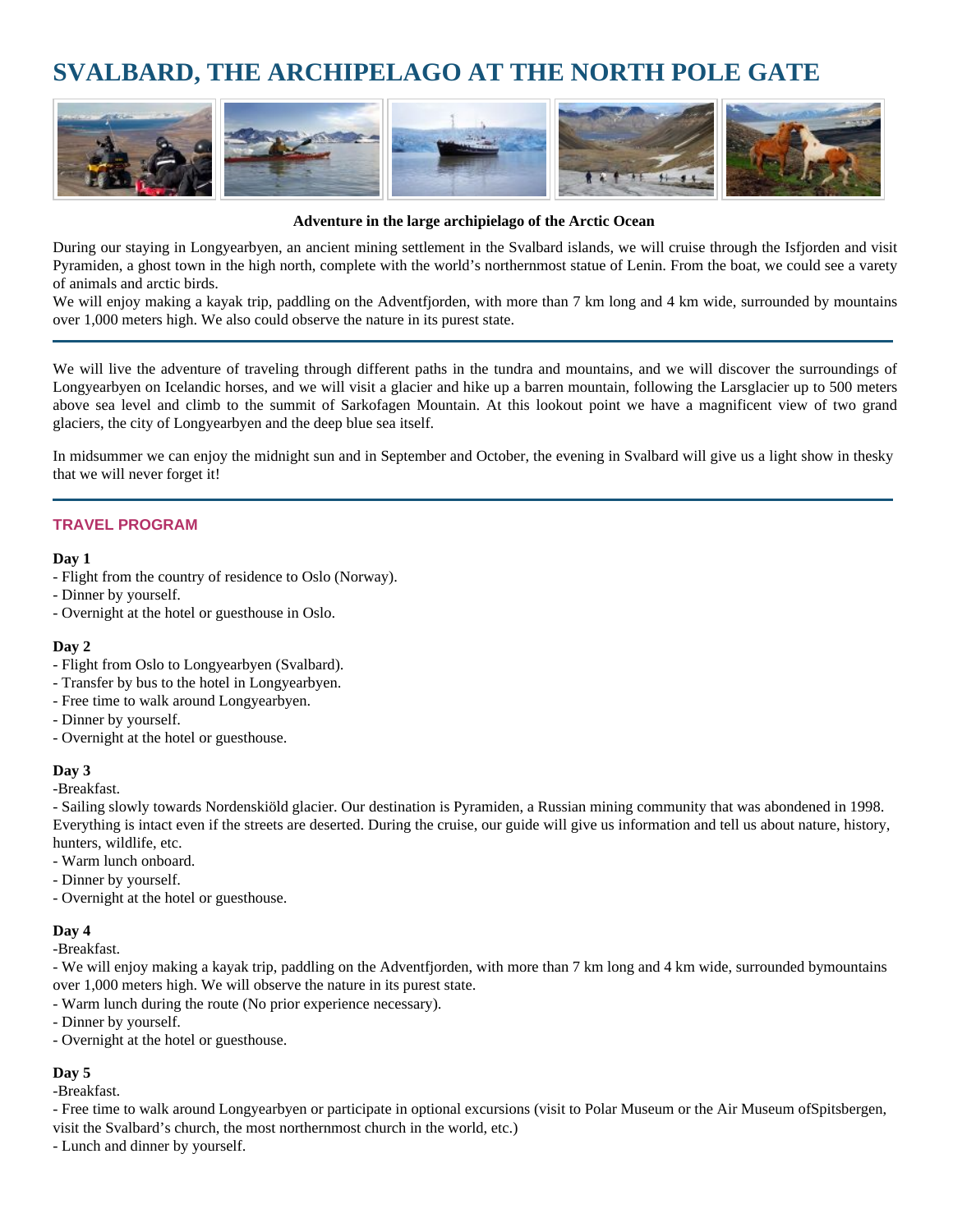- Overnight at the hotel or guesthouse.

# Day 6

-Breakfast.

- Today, we are going to discover the surroundings of Longyearbyen on Icelandic horses. (No prior experience necessary).
- Lunch and dinner by yourself.
- Overnight at the hotel or guesthouse.

## Day 7

-Breakfast.

- Hiking glacier and hike up a barren mountain, following the Larsglacier up to 500 meters above sea level and climb to the summit of Sarkofagen Mountain. At this lookout point we have a magnificent view of two grand glaciers, the city of Longyearbyen and the deep blue sea itself. At the end of the glacier trek, we walk through a moraine with 60 million year old fossils. You may even take a few fossils with you as souvenirs.

- Lunch and dinner by yourself.

- Overnight at the hotel or guesthouse.

Day 8

- Breakfast.
- Flight from Longyearbyen to Oslo (Norway).
- Dinner and lunch by yourself.
- Overnight at the hotel or guesthouse in Oslo.

Day 9

- Flight from Oslo to the country of residence.

# WARNING

This program is indicative and may be modified by weather factors, ice and snow conditions or logistical factors inherent in the Arctic.

## DATES

From 1 June to 30 September 2022

## PRICE

[Ask price](mailto:info@arctic-world.com?subject=Svalbard, the archipelago at the North Pole gate)

# REGISTRATION DEADLINE

# **RESERVATION**

Before 45 days of the trip: 50% of the trip price + flights. After 45 days: 100% + flights

# MINIMUM GROUP

1 person.

## INCLUDED

- 6 nights at hotel or guesthouse, in double room, in Longyearbyen, depending on the chosen option.
- 6 breakfast.
- Lunch onboard to Pyramiden.
- Warm lunch during the kaya route.
- Transfers from the hotel to the Pyramiden navigation (round trip).
- Transfers from the hotel to the place of the kayak excursion (round trip).
- All excursions and visits included in the travel program Guided tours.